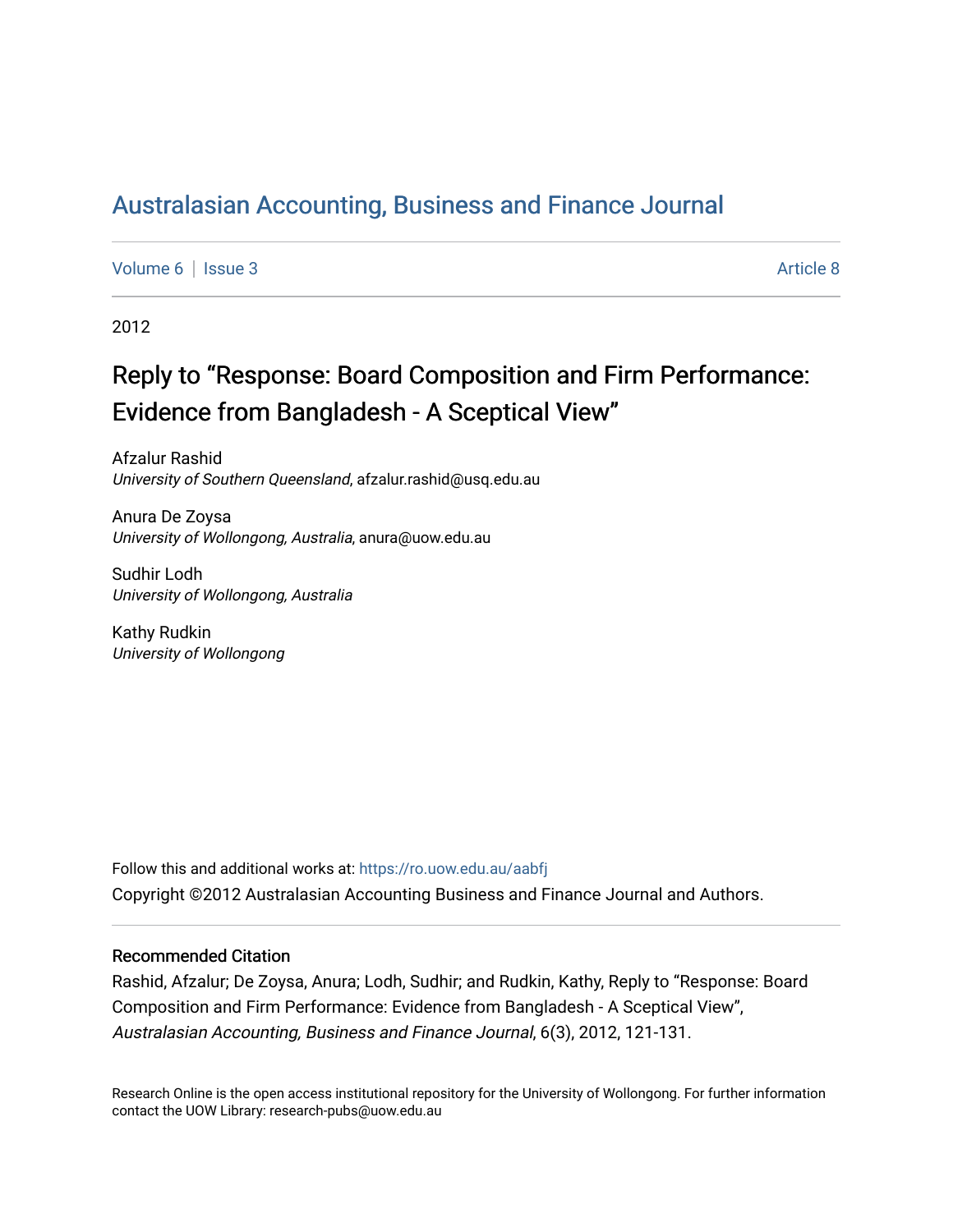### Reply to "Response: Board Composition and Firm Performance: Evidence from Bangladesh - A Sceptical View"

#### Abstract

This paper replies to Chowdhury's (2010) response to the paper "Board Composition and Firm Performance: Evidence from Bangladesh" (2010). It challenges the strength of the criticisms, arguing that the factors discussed in Chowdhury (2010) do not necessarily impair the outcome of the research. The authors elucidate issues raised, and in so doing, reproduce the results incorporating the commentator's suggestions.

#### Keywords

Board composition, independent directors, firm performance, Bangladesh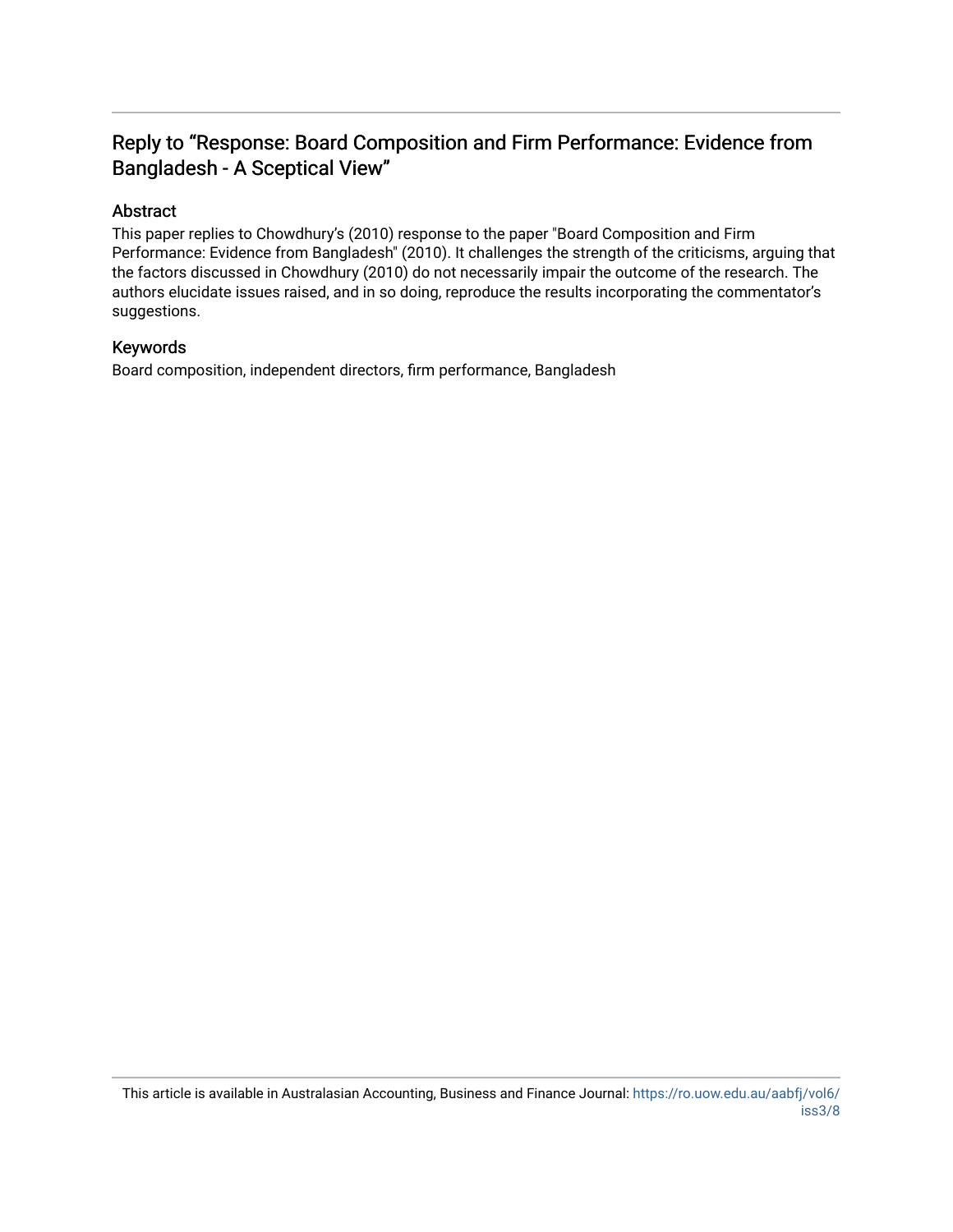

# **Reply to "Response: Board Composition and Firm Performance: Evidence from Bangladesh - A Sceptical View"**

**Afzalur Rashid1 , Anura De Zoysa2 , Sudhir Lodh2 & Kathy Rudkin2**

**Abstract** 

This paper replies to Chowdhury's (2010) response to the paper "Board Composition and Firm Performance: Evidence from Bangladesh" (2010). It challenges the strength of the criticisms, arguing that the factors discussed in Chowdhury (2010) do not necessarily impair the outcome of the research. The authors elucidate issues raised, and in so doing, reproduce the results incorporating the commentator's suggestions.

**Keywords:** Board composition, independent directors, firm performance, Bangladesh

**JEL Codes:** G34; G39

-

<sup>&</sup>lt;sup>1</sup> University of Southern Queensland

Email: afzalur.rashid@usq.edu.au

<sup>2</sup> University of Wollongong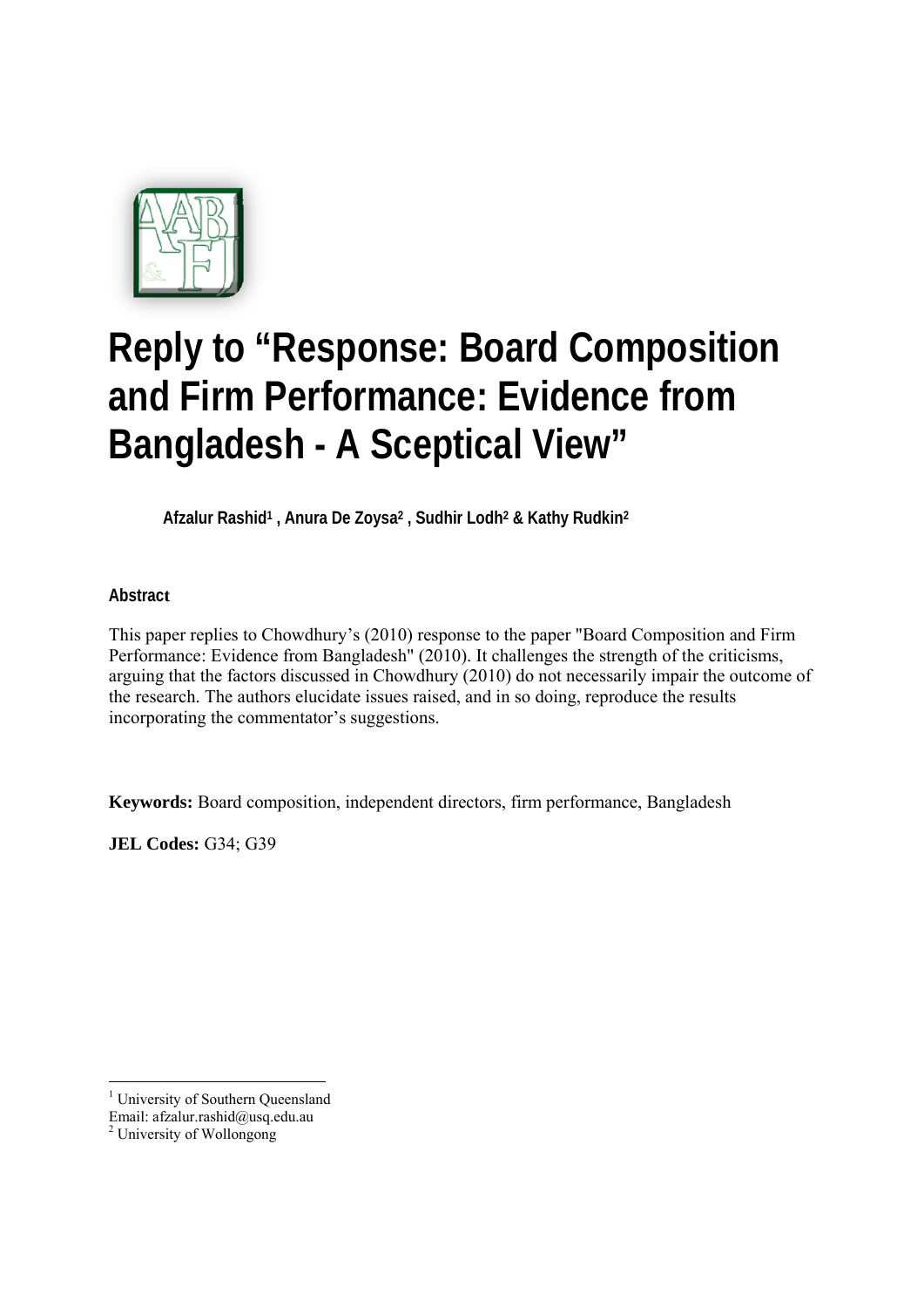#### **Introduction**

We thank the commentator (Chowdhury 2010) for recognising the contribution of our study, and providing specific recommendations for our research. In this response, the authors elucidate issues raised, and in doing, reproduce the results incorporating the commentator's suggestions. We recognise Chowdhury has an economic discipline's perspective on the accounting study, and argue that the contextual factors discussed in his reply do not necessarily impair the outcome of the Rashid et al. (2010) paper.

#### **Points of Clarification**

#### *Focus of the Paper*

Chowdhury (2010) identifies the results of Rashid et al. (2010) as complementing the findings of Bhuiyan and Biswas (2007), that the age and size of the board of directors do not have significant impact on corporate governance disclosures. However, the authors clarify that a comparison of the findings cannot be drawn, because the focus of our research is examining a different aspect. Rather than examining the impact of governance attributes on *disclosur*e, Rashid et al. (2010) examine the effect of *board composition* on *firm performance*.

#### *Limitation of Literature Review*

Chowdhury (2010), in acknowledging the comprehensive nature of the literature review, suggests that inclusion of studies on South Asian countries would improve the contribution of the study. The authors concur. Regrettably, there is a dearth of published empirical studies on the impact of corporate governance on firm performance in South Asia in general, and specifically on the impact of corporate board composition and its effects on firm performance. Our research did not discover any directly comparable literature for South Asia. However, there are limited more general studies such as Shah, Zafar and Durrani (2009), who investigate the earnings management motives of independent directors in Pakistan. This is recognised as an area for further research.

#### *Sample Size*

The authors thank the commentator for his observation in his first footnote, of inconsistent terminology regarding sample size. We confirm that the sample size on page 77 of our paper should be 274 firm-years, consistent with page 76 and Table 1 on page 83.

#### *The Model: Theoretical Underpinnings.*

Rashid et al. (2010) make reference to established research on board composition and firm performance, premised on the tenets of agency theory. These studies provide theoretical justification for the explanators of the model used in our study that targets the Bangladeshi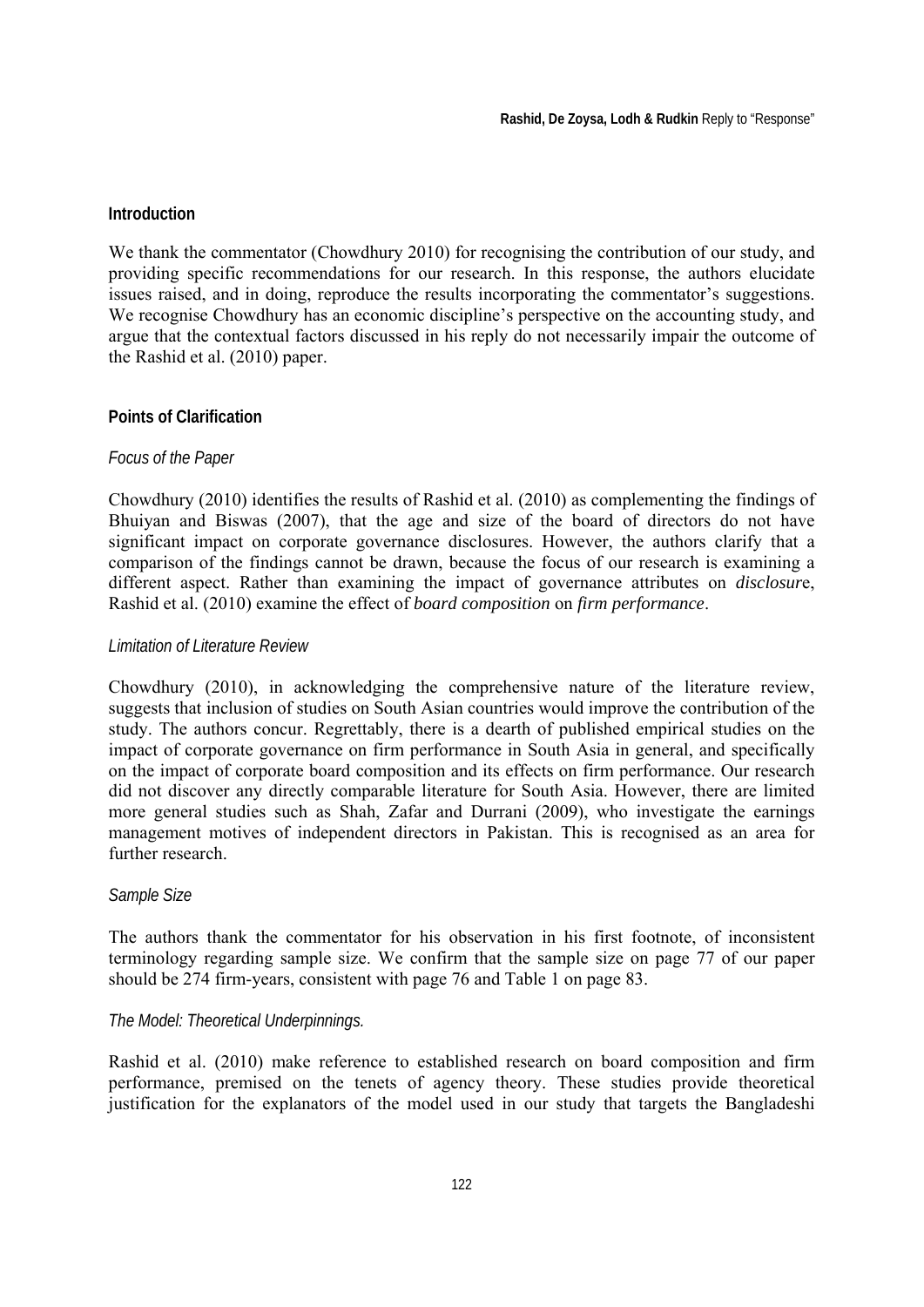context. In this respect we refute the allegation our model is ad hoc with no theoretical underpinnings.

#### *The Model: Discussion of Variables*

Chowdhury (2010) argues that the regression model of Rashid et al. (2010) may be misspecified, as it leaves out some important variables such as retained earnings and R&D expenditure, and that this will result in omitted variable bias (p. 104). Further, he suggests that the explanators used only capture the managerial aspects of the firm, and ignore demand-supply, innovation and technological aspects which also contribute to profit (Chowdhury 2010, p.105).

The authors acknowledge these points. In any linear regression model, many variables may be included. However, any study must put a limit to the number of variables, and make choices as to their relevance. There is inevitably inherent bias as not all explanatory variables are known or can be incorporated. The authors chose the explanatory variables based upon those identified in the findings of previous literature (Rashid et al. 2010, pp.84-85). The authors' aim was to limit the independent variables within the corporate governance attributes, subject to availability of data. For example, while R&D is a recognised explanatory variable, many listed firms in Bangladesh do not appropriately disclose R&D expenditure in their disclosure documents, despite adopting a process of convergence with international accounting standards in 1999 (see for example Mir & Rahman 2005).

Chowdhury (2010) suggests the Hausman test or Ramsy's RESET (Regression Specification Error Test) be run (p.108) to justify the appropriateness of the variables in the model. The authors conducted the Ramsay's RESET by using E-Views to determine if additional variables could be fitted within the regression model (see Table 1). The results suggest while additional variables could be fitted within the Tobin's Q model, this is not so for the ROA model. It is worthy to note that Ramsay's RESET does not suggest which variable(s) should be included and the inclusion of another variable into the model may even increase the bias.

Acknowledging these limitations, we also conducted the 'omitted variable-likelihood ratio' test to determine whether the omitted variables 'retained profit' (as suggested by Chowdhury 2010), 'firms growth' and 'firms risk' (measured as Standard Deviation of movement of stock price per month or stock price volatility) play an important role in the Rashid *et al.* (2010) model. From the results of the test in Table 1, the authors notice that, except for risk in ROA model, inclusion of all of these variables did not play an important role in either of the models. Asteriou and Hall (2007, p.344) while mentioning the advantages of 'panel data' noted that, "the basic idea behind panel data analysis comes from the notion that the individual relationship will all have same parameters. This is sometimes known as pooling assumptions". They maintain that, if the pooling assumption is correct, the problem of omitted variables which may cause biased estimates in a single individual regression may not occur in a panel context. Because we have already conducted Ramsey's RESET and 'omitted variable-likelihood ratio', the CUSUM and CUSUM Square Test would be repetition and thus are not conducted. The preference for a dynamic model is contestable.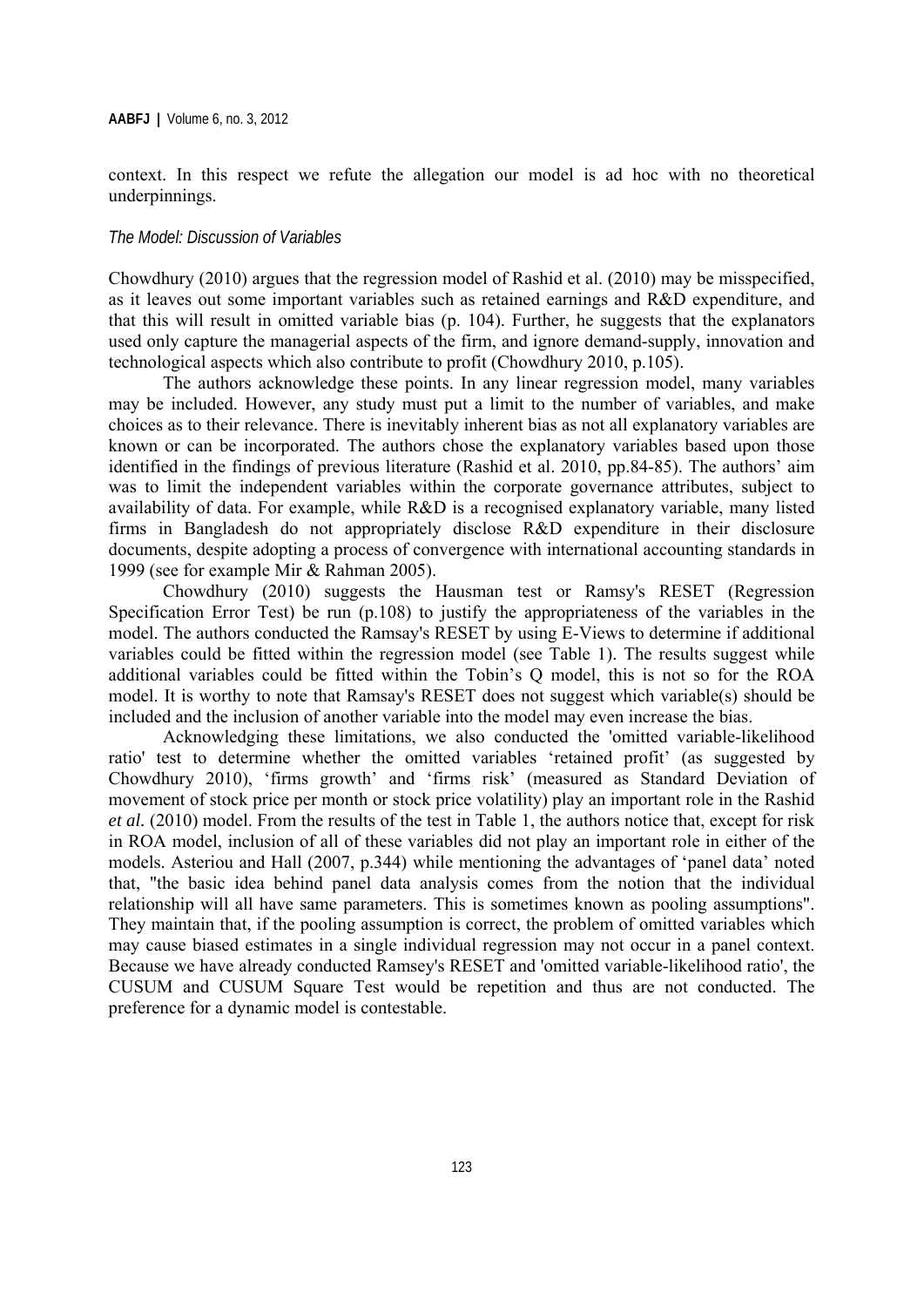| <b>Diagnostics</b>                                  |            |                     |         |     |
|-----------------------------------------------------|------------|---------------------|---------|-----|
|                                                     | Model      | <b>F-Statistics</b> | P-Value |     |
| <b>Ramsey RESET</b>                                 | <b>ROA</b> | 1.5227              | 0.2183  |     |
|                                                     | Tobin's O  | 9.8009              | 0.0000  | *** |
| <b>Ramsey RESET</b>                                 | <b>ROA</b> | 9.865109            | 0.0019  |     |
| [after including Growth, Risk, and Retained Profit] | Tobin's O  | 18.4319             | 0.0000  | *** |
| Omitted Variable-likelihood Ratio (Growth)          | <b>ROA</b> | 0.040859            | 0.8400  |     |
|                                                     | Tobin's O  | 0.029430            | 0.8639  | *** |
| Omitted Variable-likelihood Ratio (Risk)            | <b>ROA</b> | 20.07498            | 0.0000  | *** |
|                                                     | Tobin's O  | 39.62854            | 0.0000  | *** |
| Omitted Variable-likelihood Ratio (Retained Profit) | <b>ROA</b> | 2.237619            | 0.1359  |     |
|                                                     | Tobin's O  | 48.03429            | 0.0000  | *** |

**Table 1** 

\* p < 0.10; \*\* p < 0.010; \*\*\* p < 0.001.

*Relationship between Firm Age and Performance* 

Chowdhury (2010) questions the inclusion of firm age as a control variable within Rashid et al.'s (2010) model, arguing a "a non-monotonic relationship is implied between age of the firm and firm's profitability" (p.105); "it may be misleading to relate profitability with the age of the firm" arguing that "older firms suffer from inertia and a failure to innovate and thus they degenerate into oblivion" (p.106). He further argues that the "over-concentration of family ownership control is the surest sign of a non-monotonic relationship between firm-age and profitability. For instance, the death of a family patriarch and/or falling-out among feuding family members often leads to disintegration within the firm management and adversely affects the profitability and viability of the firm" (pp.105-106). He subsequently mentions the examples of Quasem Group of Companies, Ilias Brothers and the Partex Group of firms which experienced such a disintegration and/or division.

The authors note that the relationship between firm age and performance has been clearly established in the literature (for example, Ang*,* Cole & Lin 2000; Eisenberg, Sundgren & Wellset 1998; Harjoto & Hoje 2008; Loderer & Waelchli 2009; Majumdar & Chhibber 1999; Tian & Lau 2001). Because of the possible influences of firm age on firm performance, many of these studies have included it as a control variable in their models. In his commentary on the relationship between firm age and firm performance, Chowdhury neglects to not distinguish between different corporate forms. Chowdhury's (2010) arguments are based upon Private Limited Companies (which are not listed on any stock exchanges) and as such have a fundamentally different governance structure and legal requirements to the firms included in the Rashid et al. study, which is based on public limited companies listed on Bangladesh stock exchanges. Private Limited Companies are not required to appoint outside independent directors, while publically listed companies are required to have outside independent directors. These companies have a formal accountability structure (have a formal board and management), hold annual general meetings, and prepare disclosure documents (subject to financial audit and scrutinised by the regulatory body Securities and Exchange Commission Bangladesh). A listed company and a private company have different ownership and oversight and an equivalent nonmonotonic relationship cannot be inferred. Furthermore, the minimum firm age in Rashid et al. (2010) is 8 years (antilog of 2.079 from minimum LOGAGE in the descriptive statistics in p. 86). This indicates our sample firms have survived competition. There is insufficient evidence to support Chowdhury's (2010) argument for the impact of rent extraction. Even if rent extraction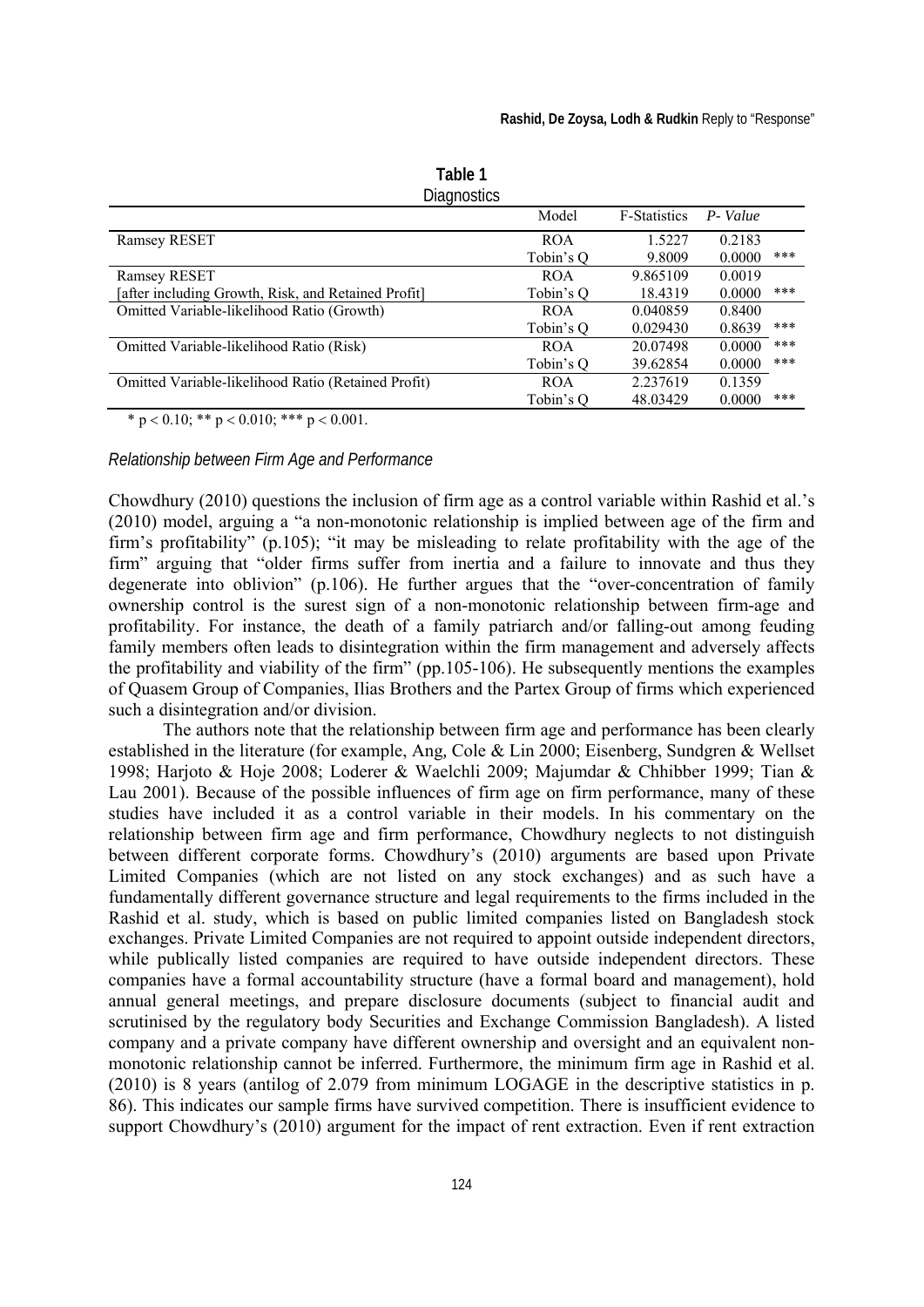by newer firms from older firms was occurring, the authors argue it cannot be inferred that there is no relationship between firm age and performance.

 We have not provided the theoretical or statistical justification for transforming some variables into logarithms. We have done so to neutralise the variability in data and we have not provided the explanation as we assumed that readers will be aware of such practice. Rashid et al.'s (2010) results are presented in Table 5 of that paper.

#### *Composition of Error Term*

Chowdhury (2010) questions how homogeneity and independence are possible for firms in different industry groups in the sample (p.106). We have acknowledged this limitation within our paper (Rashid et al. 2010, p.89*)*. In this regard we again quote from Asteriou and Hall (2007):

The basic idea behind panel data analysis comes from the notion that the individual relationship will all have same parameters. This is sometimes known as pooling assumptions as we are in effect pooling all the individual together into one dataset and imposing a common set of parameters across them (Asteriou & Hall, p.344).

They further maintain that, if the pooling assumption is not correct, the panel is often referred to as a heterogeneous panel (as the parameters are different across the individuals). Even if this is the case, (except certain circumstances) it is normally expected that the panel data estimator will give some representative estimate of the individual parameters. The only problem we have in our data is the violation of pooling assumptions, as we have used an unbalanced panel (as there are not 90 firms in all years) that may lead to 'unobserved heterogeneity'.

In response to the reviewer regarding the issue of variation across the firms and within a firm (or firm specific characteristics) the authors carried out further analysis using a panel data model. First, a Hausman Specification Test using E-Views was done to test the significance of the difference between the fixed effect estimates and the random effect estimates. The Chi Square  $(\chi^2)$  statistics and corresponding p-values of both the ROA and Tobin's Q model rejects the null hypothesis that random effects are consistent (see Table 2). As such the authors have now run the regression with a 'fixed effect model' (to capture the firm specific characteristics) under both ROA and Tobin's Q models. The results of the ROA model are consistent with the conclusion of the Rashid *et al.* (2010) paper, that is, there is no significant relationship between board composition and firm economic performance in Bangladesh. However, the results of the Tobin's Q model in this test show that there is a significant negative relationship between board composition and firm performance. This additional analysis strengthens our original finding that independent directors do not add potential economic value, by now suggesting that independent directors may even reduce potential economic value to firms in Bangladesh.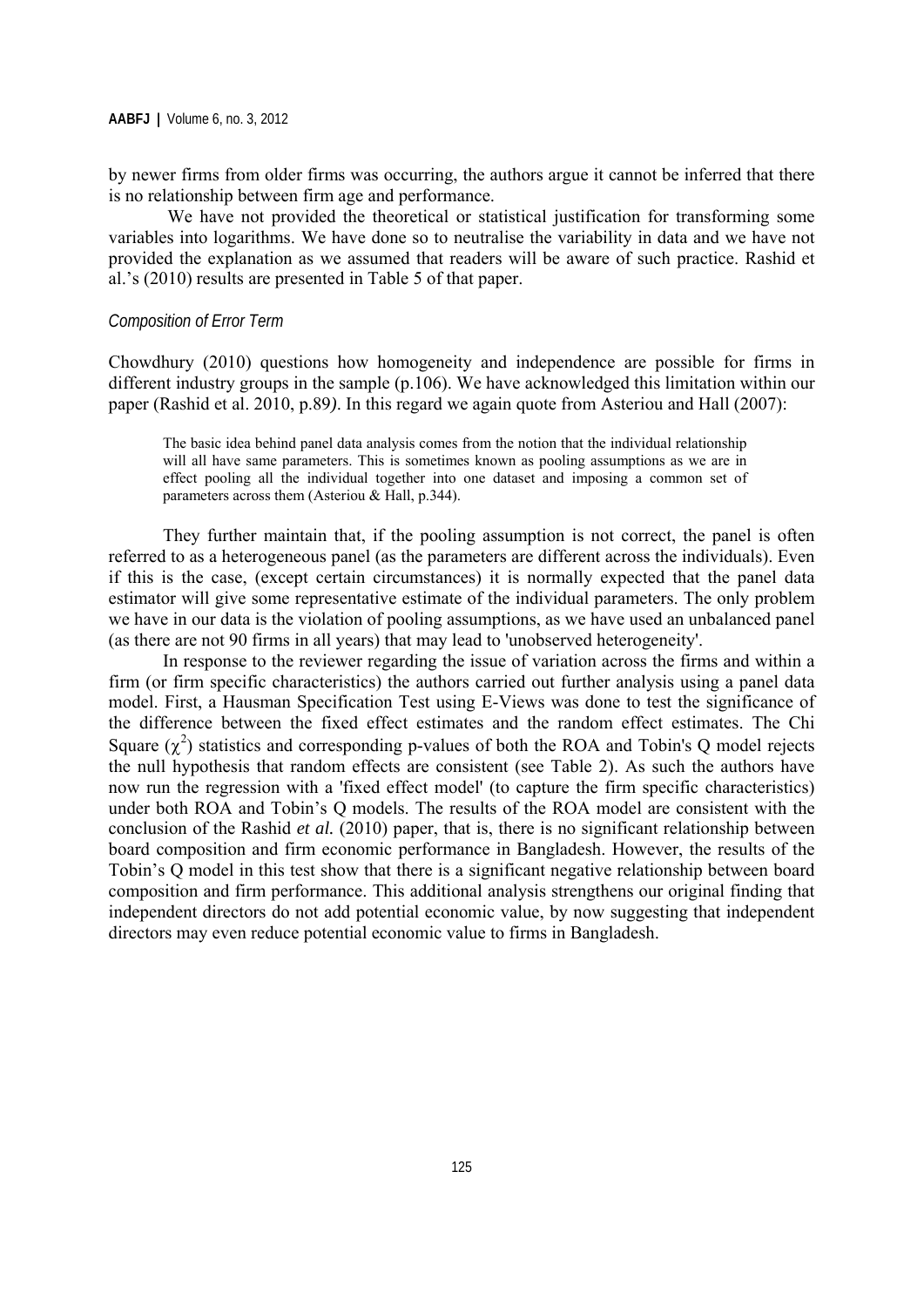|                         | <b>Dependent Variables</b><br>(Before capturing firm specific |                  |                                   |        | <b>Dependent Variables</b><br>(After capturing firm specific |      |                             |      |
|-------------------------|---------------------------------------------------------------|------------------|-----------------------------------|--------|--------------------------------------------------------------|------|-----------------------------|------|
|                         |                                                               | characteristics) |                                   |        | characteristics)                                             |      |                             |      |
|                         | $(a)$ ROA                                                     |                  | $(b)$ Tobin's $Q$                 |        | $(a)$ ROA                                                    |      | $(b)$ Tobin's $Q$           |      |
| Intercept               | $-0.078$<br>$(-1.061)$                                        |                  | $-1.798$<br>$(-5.855)$            | ***    | $-0.206$<br>$(-0.602)$                                       |      | $-7.896$<br>$(-7.646)$      | ***  |
| <b>BDCOMP</b>           | 0.144<br>(1.560)                                              |                  | 0.418<br>(1.088)                  |        | $-0.152$<br>$(-0.890)$                                       |      | $-1.195$<br>$(-2.312)$      | $**$ |
| <b>DIROWN</b>           | 0.039                                                         |                  | 0.020                             |        | 0.154                                                        |      | $-0.451$                    |      |
| <b>LOGBDSIZE</b>        | (1.087)<br>$-0.042$                                           | $\ast$           | (0.132)<br>0.384                  | ***    | (0.723)<br>0.014                                             |      | $(-0.701)$<br>0.286         |      |
| <b>CEOD</b>             | $(-1.724)$<br>0.011<br>(0.757)                                |                  | (3.765)<br>$-0.110$<br>$(-1.842)$ | $\ast$ | (0.204)<br>$-0.026$<br>$(-0.672)$                            |      | (1.345)<br>0.035<br>(0.301) |      |
| <b>DEBT</b>             | $-0.080$<br>$(-6.356)$                                        | ***              | 0.886<br>(16.966)                 | ***    | $-0.103$<br>$(-3.417)$                                       | ***  | 1.123<br>(12.346)           | ***  |
| LOGSIZE                 | 0.020<br>(6.237)                                              | ***              | 0.049<br>(3.731)                  | $***$  | $-0.027$<br>$(-2.922)$                                       | $**$ | 0.024<br>(0.888)            |      |
| LOGAGE                  | 0.045<br>(1.934)                                              | $\ast$           | 0.492<br>(5.096)                  | ***    | 0.148<br>(1.283)                                             |      | 2.785<br>(8.000)            | ***  |
| Adjusted $R^2$          | 0.302                                                         |                  | 0.586                             |        | 0.585                                                        |      | 0.888                       |      |
| F-Statistic             | 17.468                                                        | ***              | 54.887                            | ***    | 5.000                                                        | ***  | 23.554                      | ***  |
| Hausman Test $(\chi^2)$ |                                                               |                  |                                   |        | 27.3409                                                      |      | 48.1144                     |      |
| P-value                 |                                                               |                  |                                   |        | 0.0003                                                       | ***  | 0.0000                      | ***  |

**Table 2**  Board composition and firm performance

This table presents the summary results of the board composition and firm performance under different performance measures. Column (a) and (b) represent the coefficients of performance measures. The *t-*statistics are presented in parentheses.

 $*$  p < 0.10; \*\* p < 0.010; \*\*\* p < 0.001.

#### *Sample Period*

Chowdhury (2010, p.107) questions the inclusion of the years 2007 and 2008 in our sample. He identifies them as being 'abnormal' years for the Bangladesh economy and politics, because in 2007 there was both a Bangladesh military coup which established a military-backed caretaker government, and a severe flood followed by the devastating cyclone Sidr.

 The authors are perplexed as to why Chowdhury identifies these factors as significant, but then provides contradictory evidence to this argument in his selection of a quotation from the Ministry of Finance Bangladesh (2009) which states "The economy of Bangladesh continue[s] to demonstrate considerable resilience during FY 2008-09 despite the twin shocks arising from global recessions and the adverse effects of the consecutive floods and the cyclone-Sidr" (as cited in Chowdhury 2010 p.107). Floods and cyclones are very common in Bangladesh, and it is questionable whether such natural disasters have an abnormal impact on overall business activity. Furthermore, while Chowdhury (2010 p.107) contends "business confidence was low and many businessmen 'sat on their hands' until the term of the caretaker government was over" he offers no evidence supporting his conclusion that business activity was in the doldrums. Indeed, this observation also is directly contradictory to evidence he later quotes referring to the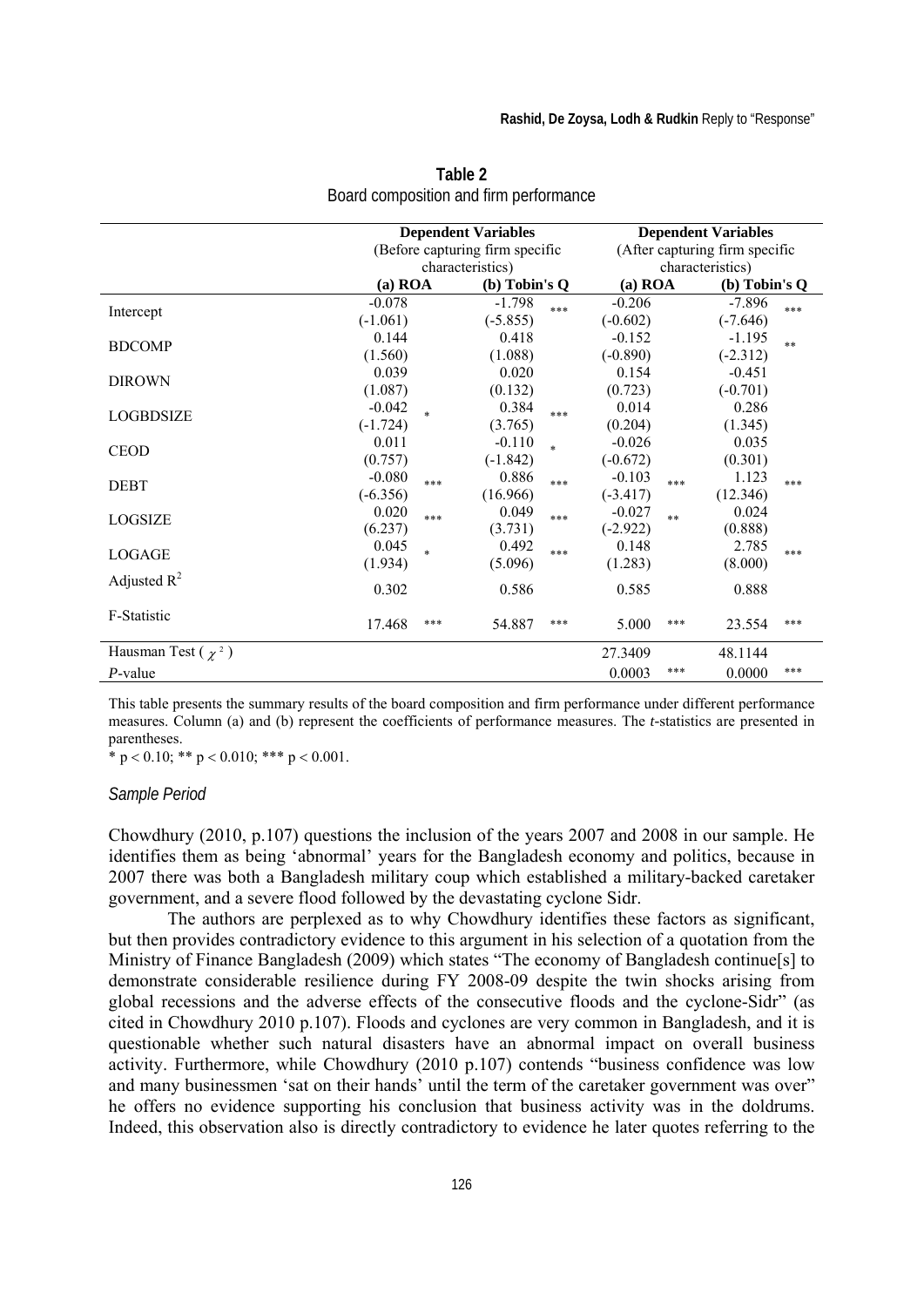FY 2008-09 "The economy is estimated to have grown at a rate of 5.9 percent, slightly below the growth rate (6.2 percent) of FY2007-08". The two performance indicators (sales and Tobin's Q) of the sample firms over 2008-09 also indicate that the overall performance is not abnormally low during the "abnormal" 2007-08 period. Refer Figure 1 below.



Institutional context is pivotal to the variables and sample size selected. Mandatory corporate governance disclosures were introduced in 2006 by Securities and Exchange Commission Bangladesh. A period of 2005-09 was selected for this study to capture the possible impact over the period of this specific regulatory change. This point was missed by the commentator.

Chowdhury (2010) argues that the Corporate Governance Notification 2006 (CGN) for the appointment of outside independent directors was issued on 20 January 2006 and its effect will only be known after a lag. In the Rashid et al.  $(2010)$  sample, 10 firms have outside directors even before the CGN 2006 was issued. All other firms in the sample acknowledged their obligation, which is evident from their disclosure documents by their respective year end. It is contended the period is sufficient to capture any lag. The firms whose financial years end on 30 June had almost 6 months lag, while the firms whose years end on 31 December had almost one year lag. Furthermore, although the condition of such appointment was not mandatory, noncompliance requires mandatory disclosure in the Director's Report as per schedule 5.00 of the CGN 2006, by order of the Securities and Exchange Commission of Bangladesh.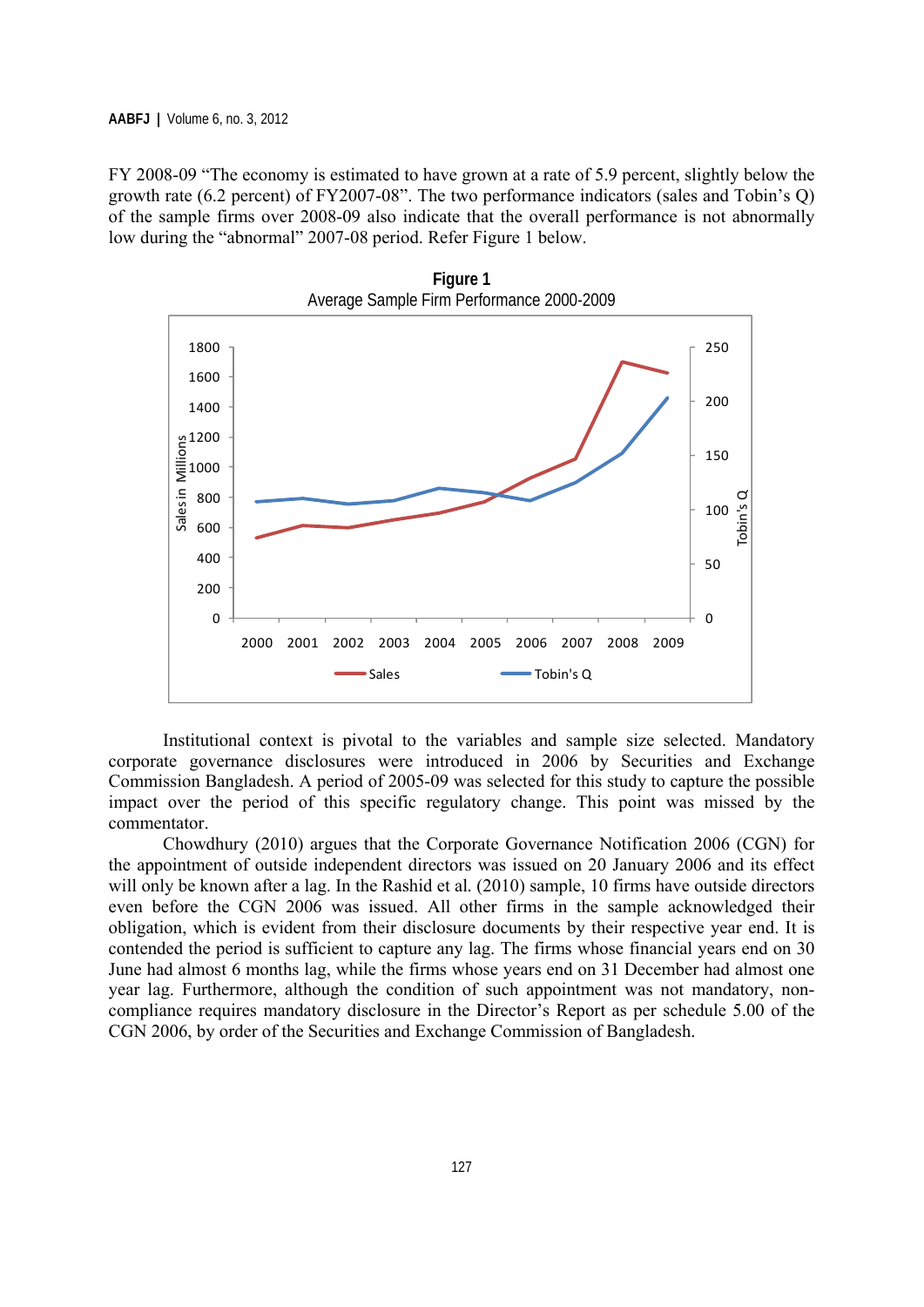#### *Results*

Chowdhury (2010, p.108) contends an emphasis is placed on the statistical significance of the coefficient in arriving at the conclusions, while ignoring its magnitude. The study found the coefficient BDCOMP was positive but not statistically significant. Contrary to Chowdhury positing that "the magnitude of the estimated coefficient of BDCOMP is substantial (0.144 and 0.418 respectively)", the impact of an increase in this variable on firm performance is minute (an increase of 0.118 (one standard deviation) in this variable is associated with mere 0.0118 increase in ROA and 0.0343 on Tobin's Q). Therefore, the coefficient of BDCOMP in our results is neither statistically significant (i.e. does not provide sufficient evidence to conclude that there is a relationship between board composition and firm performance) nor practically significant.

**Table 3:** Board composition and firm performance under different performance measures

|                  | <b>Dependent Variables</b> |                              |            |                       | <b>Dependent Variables</b> |        |                 |       |
|------------------|----------------------------|------------------------------|------------|-----------------------|----------------------------|--------|-----------------|-------|
|                  | (Before correcting for     |                              |            | (After correcting for |                            |        |                 |       |
|                  | heteroscedasticity)        |                              |            | heteroscedasticity)   |                            |        |                 |       |
|                  |                            | $(a)$ ROA<br>$(b)$ Tobin's Q |            |                       | $(a)$ ROA                  |        | (b) Tobin's $Q$ |       |
|                  | $-0.078$                   |                              | $-1.798$   | $***$                 | $-0.102$                   |        | $-1.824$        | $***$ |
| Intercept        | $(-1.061)$                 |                              | $(-5.855)$ |                       | $(-1.070)$                 |        | $(-6.265)$      |       |
| <b>BDCOMP</b>    | 0.144                      |                              | 0.418      |                       | 0.146                      |        | 0.414           |       |
|                  | (1.560)                    |                              | (1.088)    |                       | (1.883)                    | $\ast$ | (1.306)         |       |
| <b>DIROWN</b>    | 0.039                      |                              | 0.020      |                       | 0.031                      |        | 0.008           |       |
|                  | (1.087)                    |                              | (0.132)    |                       | (0.798)                    |        | (0.048)         |       |
| <b>LOGBDSIZE</b> | $-0.042$                   | $\ast$                       | 0.384      | $***$                 | $-0.029$                   |        | 0.415           | $***$ |
|                  | $(-1.724)$                 |                              | (3.765)    |                       | $(-0.829)$                 |        | (4.301)         |       |
| <b>CEOD</b>      | 0.011                      |                              | $-0.110$   | $\ast$                | 0.008                      |        | $-0.117$        | $**$  |
|                  | (0.757)                    |                              | $(-1.842)$ |                       | (0.689)                    |        | $(-2.187)$      |       |
| <b>DEBT</b>      | $-0.080$                   | $***$                        | 0.886      | ***                   | $-0.065$                   |        | 0.914           | $***$ |
|                  | $(-6.356)$                 |                              | (16.966)   |                       | $(-1.285)$                 |        | (21.396)        |       |
| <b>LOGSIZE</b>   | 0.020                      | $***$                        | 0.049      | ***                   | 0.018                      |        | 0.046           | $***$ |
|                  | (6.237)                    |                              | (3.731)    |                       | (5.884)                    | ***    | (3.882)         |       |
| LOGAGE           | 0.045                      | $\ast$                       | 0.492      | ***                   | 0.046                      |        | 0.483           | $***$ |
|                  | (1.934)                    |                              | (5.096)    |                       | (2.795)                    | $***$  | (4.460)         |       |
| Adjusted $R^2$   | 0.302                      |                              | 0.586      |                       | 0.286                      |        | 0.641           |       |
| F-Statistic      | 17.468                     | ***                          | 54.887     | ***                   | 16.636                     | ***    | 70.761          | $***$ |

This table presents the summary results of the board composition and firm performance under different performance measures. Column (a) and (b) represent the coefficients of performance measures. The *t-*statistics are presented in parentheses.

\* p < 0.10; \*\* p < 0.010; \*\*\* p < 0.001.

Chowdhury (2010) also suggests running a diagnostic test for heteroskedasticity, and a Jarque-Bera Test for normality. A Breusch–Pagan-Godfrey (BPG) test was conducted through E-Views. This test confirms the presence of heteroscedasticity. It is noted that heteroscedasticity is very common in panel data (Asteriou & Hall 2007). Wrigley (1977 p.13) states "heteroscedasticity does not result in biased parameter estimates, but it does result in a loss of efficiency". Despite heteroscedasticity, OLS estimators are linear, unbiased and are (under general conditions) in large samples, normally distributed (Gujarati 2003, p.427). It is argued that "heteroscedasticity has never been a reason to throw out an otherwise good model" (Mankiw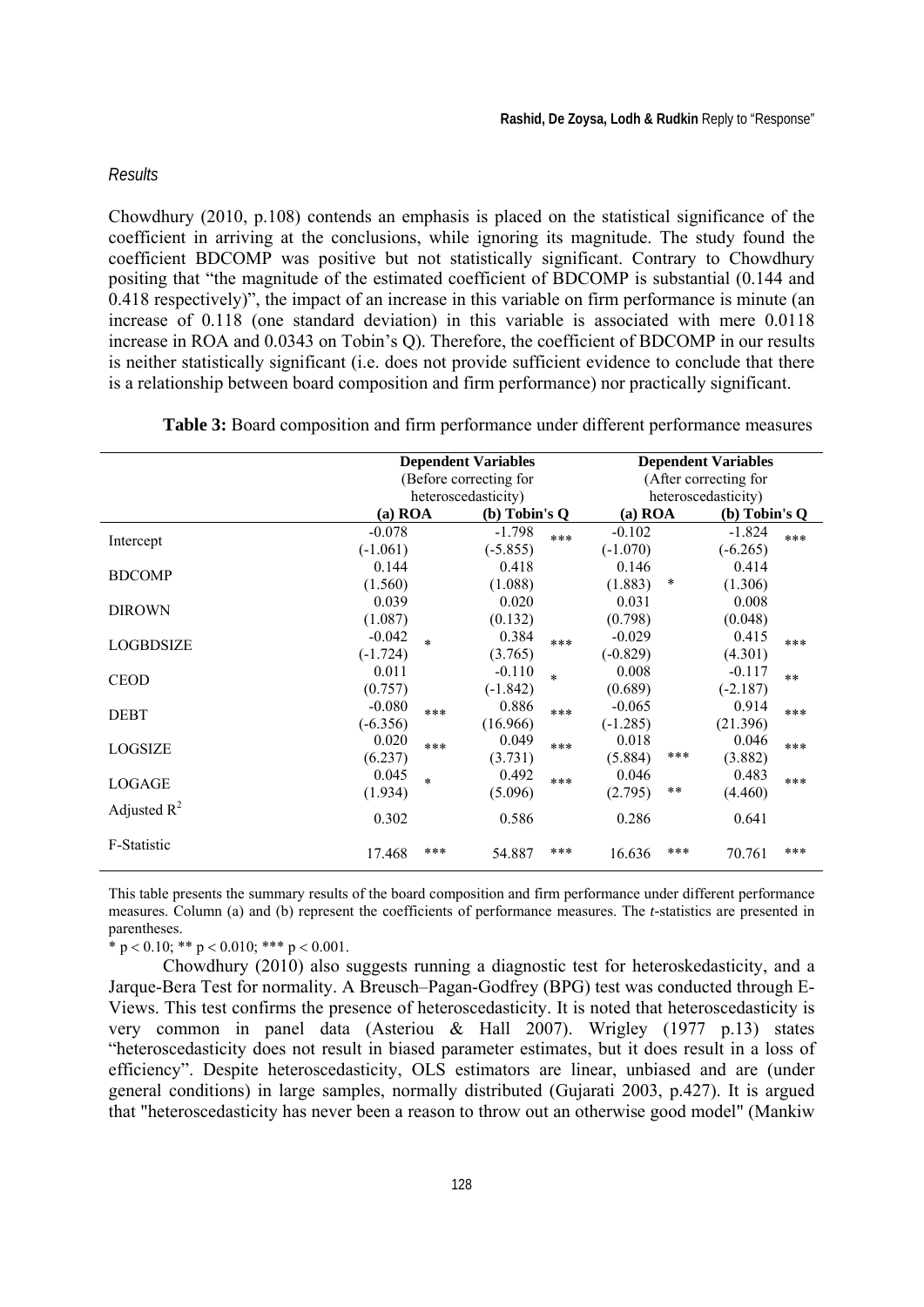1990, p.1648); "unequal error variance is worth correcting only when the problem is severe" (Fox 1997, p.306); and "unless heteroscedasticity is very severe, one may not abandon OLS in favour of GLS or WLS" (Gujarati 2003, p.400). Despite these considerations, we ran the regressions by using the correction techniques of White (1980) for unknown heteroscedasticity. The results show a change for the ROA performance measure, significant only at the 10% level. Refer to Table 3 above.

The normality assumption requires that observations should be normally distributed in the population. Coakes and Steed (2001) argue that the violations of this assumption are of little concern, when the sample size is large (greater than 30). There were 90 firms in the sample and the assumption of normality is confirmed through a Normal Q-Q Plot. The Residual Test/Histogram-Normality Test of all equations produced a 'bell shape'. Normality was also checked by using Kolmogorov-Smirnov and Shapiro-Wilk tests. Both tests do not reject the null hypothesis of normality (at  $p \le 0.001$ ). Also carried out was the Jarque-Bera test (Table 4), using E-Views. It also does not reject the null hypothesis of normality (as  $p \le 0.001$  in most cases).

| Descriptive Statistics of the Sample |       |          |                |                   |                 |          |                 |             |
|--------------------------------------|-------|----------|----------------|-------------------|-----------------|----------|-----------------|-------------|
| Variables                            | Mean  | Minimum  | <b>Maximum</b> | Std.<br>Deviation | <b>Skewness</b> | Kurtosis | Jarque-<br>Bera | Probability |
| <b>ROA</b>                           | 0.057 | $-1.494$ | 0.287          | 0.132             | $-6.278$        | 69.833   | 55270.08        | 0.000       |
| Tobin's Q                            | 1.290 | 0.335    | 6.226          | 0.769             | 2.566           | 9.873    | 1372.42         | 0.000       |
| <b>BDCOMP</b>                        | 0.109 | 0.000    | 0.333          | 0.082             | $-0.077$        | $-0.751$ | 8.126           | 0.017       |
| <b>DIROWN</b>                        | 0.423 | 0.000    | 0.960          | 0.190             | 0.069           | 0.423    | 2.065           | 0.356       |
| <b>LOGBDSIZE</b>                     | 1.857 | 1.099    | 2.485          | 0.304             | $-0.269$        | $-0.102$ | 3.530           | 0.171       |
| <b>CEOD</b>                          | 0.416 | 0.000    | 1.000          | 0.494             | 0.344           | $-1.896$ | 45.921          | 0.000       |
| <b>DEBT</b>                          | 0.774 | 0.073    | 5.619          | 0.629             | 4.061           | 22.483   | 6266.395        | 0.000       |
| <b>SIZE</b>                          | 5.459 | $-4.200$ | 10.724         | 2.398             | $-0.937$        | 1.132    | 53.172          | 0.000       |
| AGE                                  | 2.858 | 2.079    | 3.466          | 0.312             | $-0.082$        | $-0.836$ | 8.686           | 0.012       |

**Table 4**  Descriptive Statistics of the Sample

Although it is not mentioned in Chowdhury (2010), we would like to address the possible presence of endogeneity (the relationship between the independent variable with the error term) in our model. In the presence of endogeneity OLS estimates can be biased and inconsistent. While the endogeneity is an important factor, it is not fatal in doing empirical corporate governance research (Denis 2001, p.198). Despite this consideration, we have checked the possible presence of endogeneity in our model by carrying out a Hausman test. The output of the Hausman test suggests that both the OLS and TSLS are consistent.

#### **Discussion and Conclusion**

 Rashid et al. (2010, p.88) concluded that there is no statistically significant relationship between board composition in the form of representation of outside independent directors and firm performance, implying that the outside independent directors did not add potential economic value to firms in Bangladesh. This conclusion is based upon the results shown in Table 5 (p.88). Although the BDCOMP coefficient found in Rashid et al. (2010) is not statistically significant, its positive sign is consistent with the literature presented (pp.77-82) which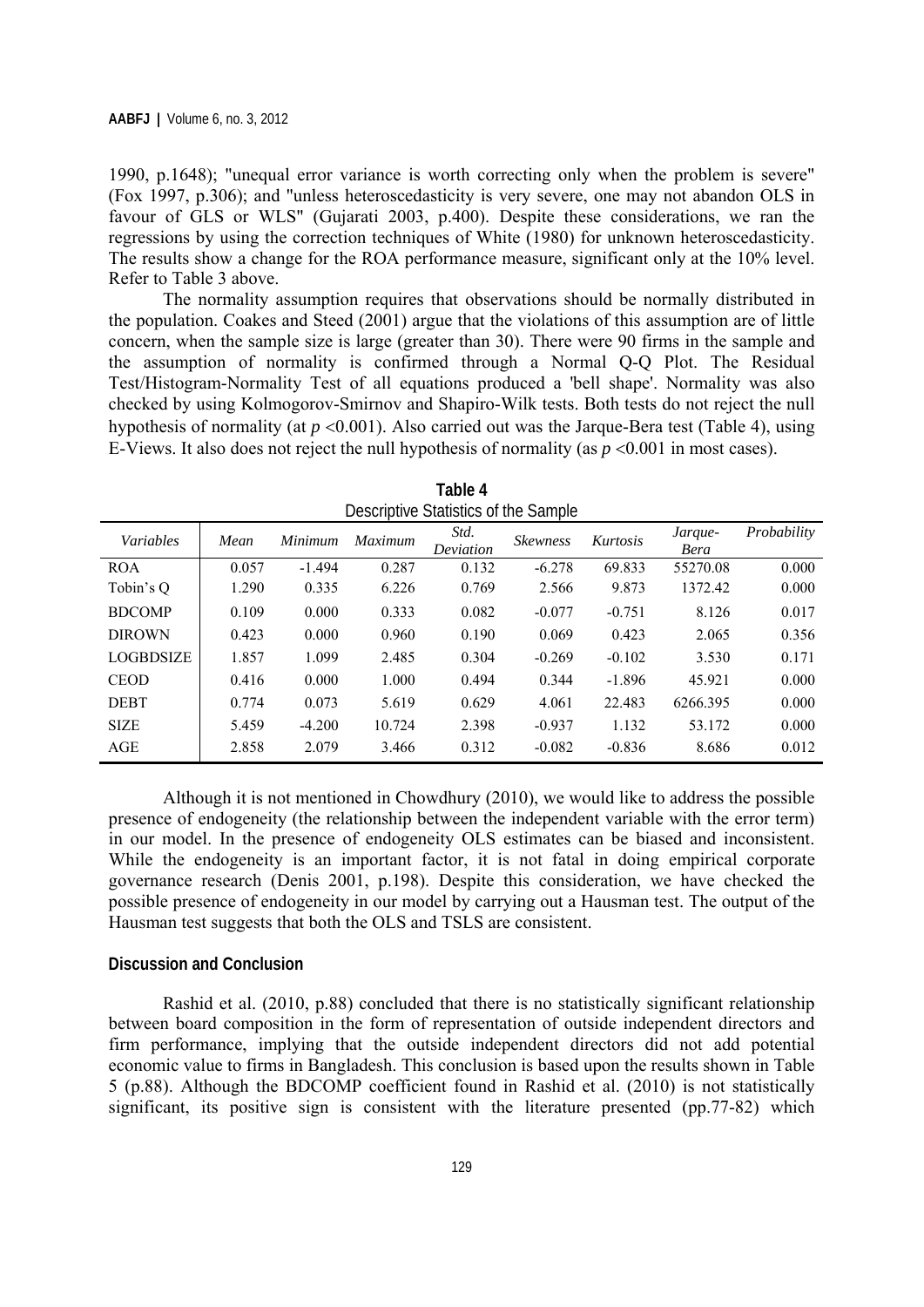demonstrates independent directors positively contribute to performance through good monitoring of management.

Chowdhury (2010, p.108) argued that "I am not sure how the authors can claim that external independent directors are '*good monitors'* as this has not been tested in this paper". However, in referring to our results he states "design of the β1 is POSITIVE indicating the independent directors' positive contribution to profitability; however, this substantial positive contribution of independent directors is rejected by the authors on the grounds of its statistical significance". In Chowdhury's own admission, we have tested the relationship between board independence and firm performance, a well recognised indicator of good monitoring in corporate governance literature (Bathala & Rao 1995; Kaymak & Bektas 2008; Luan & Tang 2007; Nicholson & Kiel 2007; Zahra & Pearce II 1989).

While acknowledging the potential contribution of a "properly specified econometric model" (Chowdhury 2010, p.108), the authors contend studies in the accounting discipline are artefacts of temporal contextual and social processes (Hines 1988). Acknowledging the limitations of a modelling tool, the authors see the contribution of this study as an exploration of the circumstance of a developing economy. In a practical sense generalisability in the form of a specified model is neither sought nor possible.

Based on the above analytical presentation, we question the strengths of Chowdhury's (2010) criticisms and argue that the factors discussed in Chowdhury (2010) do not necessarily impair the outcome of the Rashid et al. (2010) paper. This study seeks to contribute to the increasing literature by recognising the interests of readers in gaining more insight and understanding of empirical corporate governance research, with special reference to the Bangladesh context.

#### **References**

- Ang, JS, Cole, RA & Lin, JW 2000, 'Agency cost and ownership structure', *The Journal of Finance*, vol.55, no.1, pp81-106.
- Asteriou, D & Hall, SG 2007, *Applied Econometrics: A Modern Approach*, Palgrave McMillan, London.
- Bathala, CT, & Rao, RP 1995, 'The Determinants of Board Composition: An Agency Theory Perspective', *Managerial and Decision Economics,* vol.16, no.1, pp59-69.
- Bhuiyan, MHU & Biswas, PK 2007, 'Corporate governance and reporting: An empirical study of the listed companies in Bangladesh', *Dhaka University of Journal of Business Studies*, vol.28, no.1, pp1-32.
- Chowdhury, K 2010, 'Response: Board composition and firm performance: Evidence from Bangladesh-A sceptical view', *Australasian Accounting Business and Finance Journal,* vol.4, no. 4, pp103-109*.*
- Coakes, SJ & Steed, LG 2001, *SPSS Analysis without Anguish*, John Wiley and Sons, Sydney.
- Denis, DK 2001, 'Twenty five years of corporate governance research…and counting', *Review of Financial Economics,* vol.10, no.3, pp191-212.
- Eisenberg, T, Sundgren, S & Wellset, M 1998, 'Larger board size and decreasing firm value in small firms', *Journal of Financial Economics*, vol.48, no.1, pp35-54.
- Fox, J 1997 *Applied Regression Analysis, Linear Models, and Related Methods*, Sage Publications California.
- Luan, C. &Tang, M 2007, Where is Independent Director Efficacy?, *Corporate Governance: An International Review*, 15 (4): 636-643.